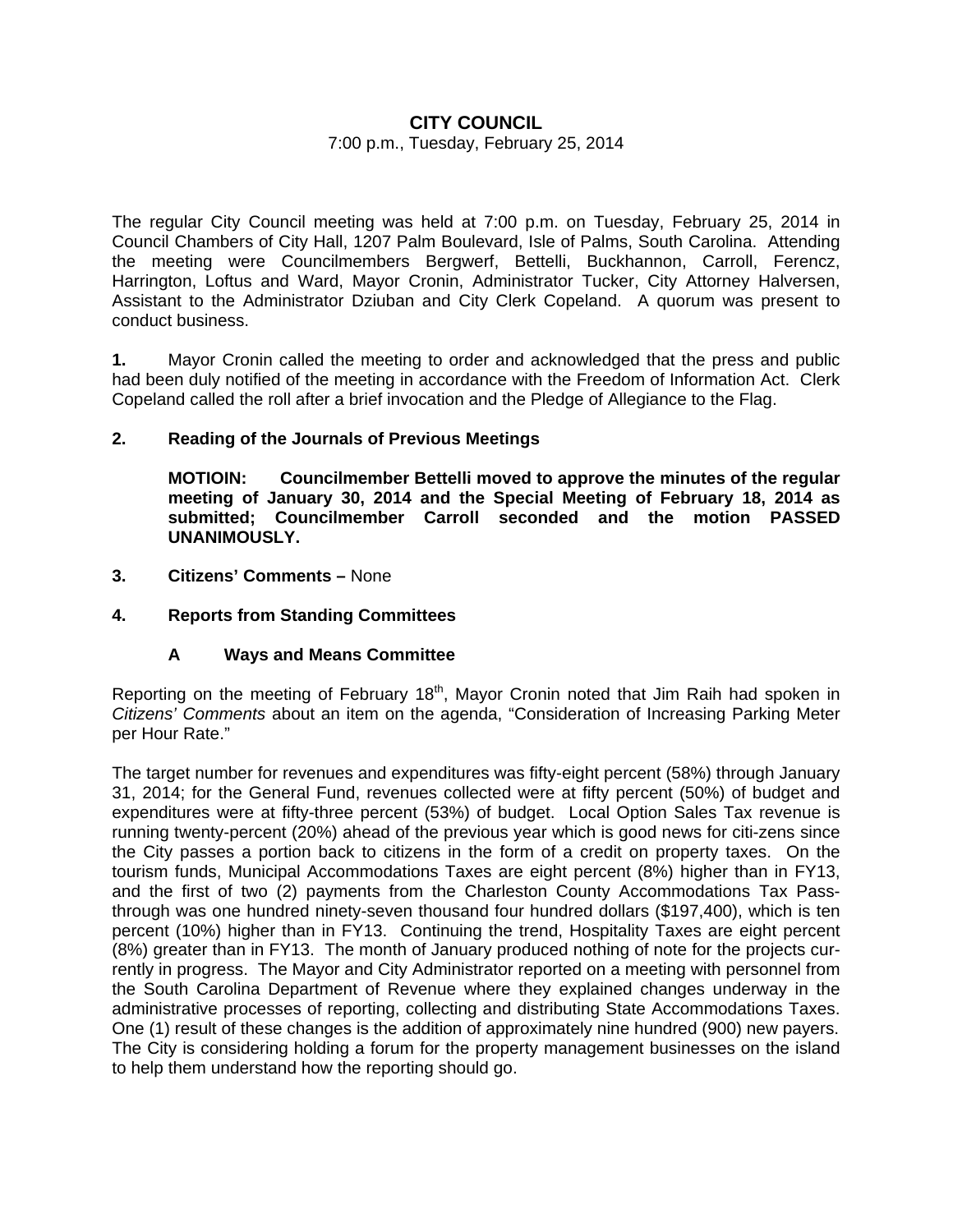City Council February 25, 2014 Page 2 of 9

### **1. Approval of \$11,765 in Municipal ATAX, Front Beach Professional Services to Liollio Architects for Phase 1 for the public restrooms.**

The City received three (3) proposals from architectural firms for the Front Beach restrooms and the City went into negotiations with Liollio Architects.

 **MOTION: Mayor Cronin moved to hire Liollio Architects for \$11,764 for Phase One for the public restrooms to be paid from Municipal ATAX, Front Beach Professional Services; Councilmember Loftus seconded and the motion PASSED UNANIMOUSLY.** 

According to the Mayor, the hope is to recuperate these funds from Charleston County since it is their citizens who will benefit from the City's improving its public restroom facilities.

## **2. Award of a contract to Salmons Dredging in the amount of \$62,800 for the rehabilitation of the watersports dock with the aluminum gangway.**

Mayor Cronin stated that this project had been bid and that Salmons had been the successful bidder.

**MOTION: Mayor Cronin moved to award a contract to Salmons Dredging in the amount of \$62,800 for the rehabilitation of the watersports dock with an aluminum gangway; Councilmember Carroll seconded and the motion PASSED UNANIMOUSLY.** 

 **3. Approval to hire three (3) additional firefighters for Station 2 with an FY14 expense of approximately \$44,400 to be funded with higher than expected Municipal ATAX revenue.** 

 **MOTION: Mayor Cronin moved to hire three (3) additional firefighters for Station 2 as stated above; Councilmember Bergwerf seconded.** 

The Mayor noted that this has been a long process and the Fire Department has been wellrepresented in recent months as they made detailed presentations to various Committees of Council as well as City Council to explain the need for additional personnel. The Mayor thanked the Fire Department and the other members of the team for the professional work they have done in response to Council's questions.

# **VOTE: The motion PASSED UNANIMOUSLY.**

## **4. Approval of \$14,000 to purchase seven (7) traffic counters at the request of the Planning Commission and to be funded from Municipal ATAX, Non-capital Tools and Equipment; Councilmember Bettelli seconded.**

Mayor Cronin asked whether the Police Department had selected a vendor, and the Administrator reported that a vendor has not yet been selected.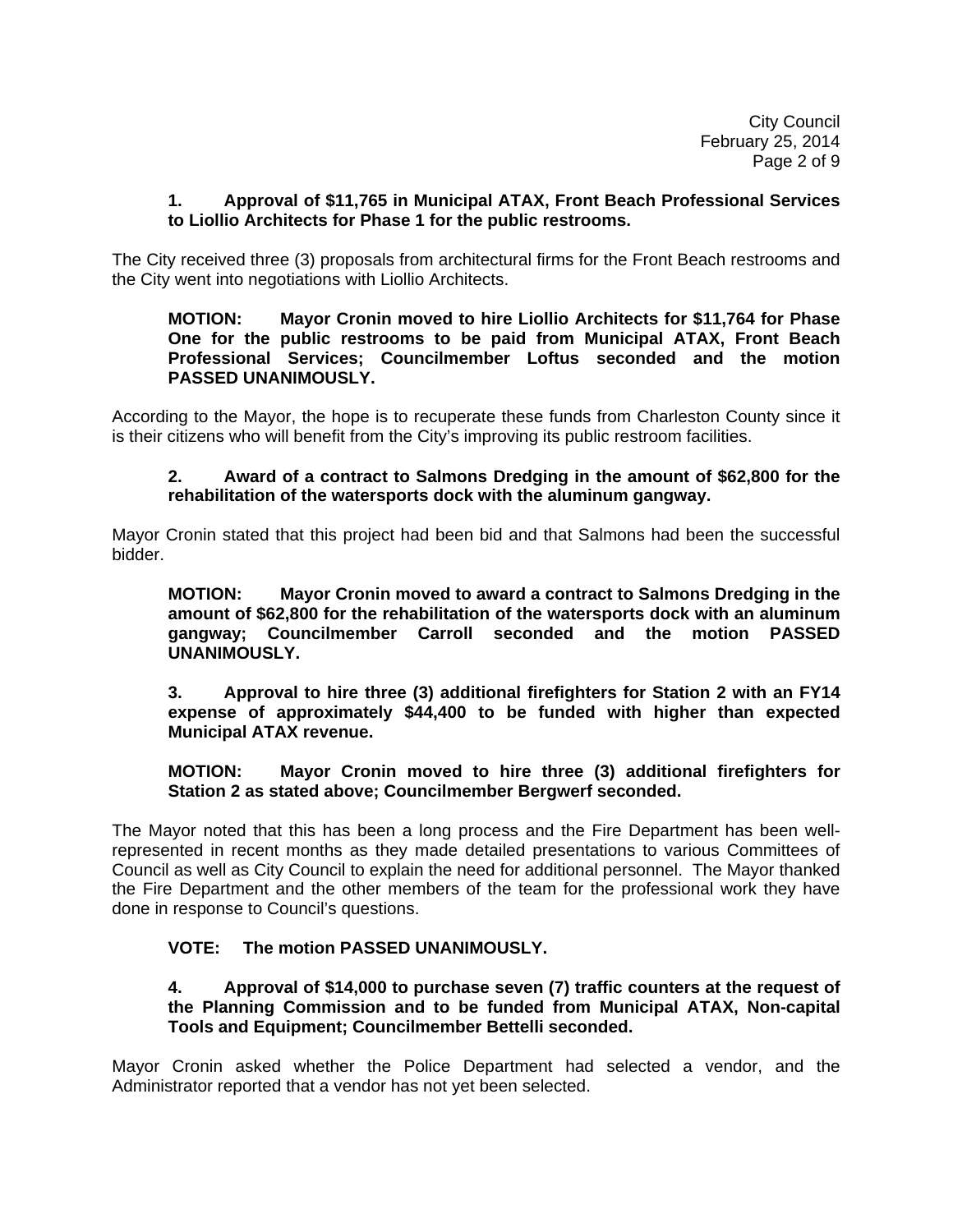# **VOTE: The motion PASSED UNANIMOUSLY.**

# **5. Review of Revenue Projections and Options for Increasing Revenues**

The Committee reviewed the revenue projections for FY15 and decided not to increase the parking meter hourly rate at this time. If a decision is made to increase it later in the year, the City will bear the additional programming fees associated with the change. Staff had other ways that the City could increase revenues should the need be identified. In the month of March, committees will study the projected capital and operating budgets for FY15.

Councilmember Ward asked if the City had additional information relative to his call the prior week regarding an article in *The Post and Courier* about a proposed bill before the state House of Representatives that would not allow local governments to charge customers the credit/debit card processing fees. Administrator Tucker reported that the City made an immediate appeal to elected officials in an effort to do something about the bill; in so doing, the City provided a graphic illustrating that the City is not making money or charging a fee that it keeps for the convenience of people using credit/debit cards, but only collecting the fee that is charged to the City. The point was also made that, if this bill is allowed to pass, the credit/debit card fee would be passed to the City's taxpayers. This communication generated a visit to City Hall by Representative Sottile who reviewed his advocacy for this bill because the Department of Revenue does not charge for using credit/debit cards. Administrator Tucker had a follow-up communication with Bill Bloom at the Department of Revenue who substantiated that they do not charge, because it benefits them from the standpoint of their getting revenue more quickly from the taxpayers so the expense is offset by not having to handle the transaction as they do for check or cash payments. The City was encouraged to contact Senators Merrill and Stavrinakos expressing displeasure with the proposed legislation; the City also contacted the Municipal Association, seeking their advocacy for local governments in the state who are attempting to recuperate the costs.

Mayor Cronin noted that, although the bill has passed the House, it can still be stopped in the Senate. The Mayor thanked Councilmember Ward for bringing the newspaper article to the City's attention.

Councilmember Buckhannon described the actions of the State House of Representatives as "the epitome of hypocrisy" in that these are same representatives who complain about the federal government trying to dictate what can be done on the state level who are, in turn, telling the municipal governments what they can and cannot do.

The next Ways and Means Committee meeting will be at 5:45 p.m. on Tuesday, March 18<sup>th</sup>.

# **B. Public Safety Committee**

From the meeting of February  $10<sup>th</sup>$ , Councilmember Bettelli reported that the Committee had again discussed the need for additional firefighters at Fire Station 2 and voted to recommend approval to the Ways and Means Committee. The Committee received an update on Stantec's work on wayfinding signs and beach access parking. At this point, Stantec has measured all of the roads on the island to determine the width, and the next step is to superimpose the map of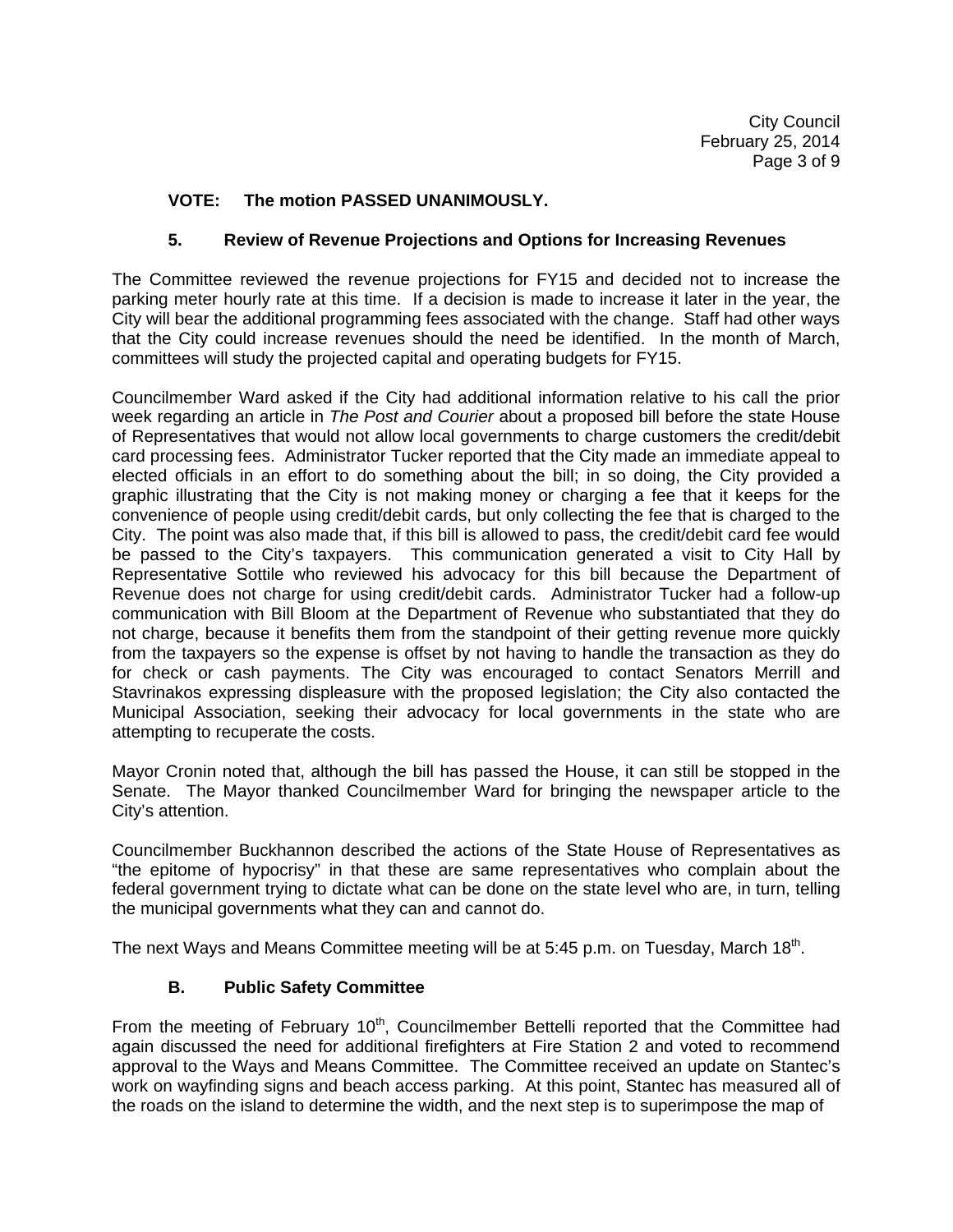City Council February 25, 2014 Page 4 of 9

obstructions in the rights-of-way over the map of the width of rights-of-way. Contracts for Phases 3 and 4 of the island-wide wayfinding signs program have been awarded, and Stantec has indicated that they will have a proposal for the City in the near future. The Committee discussed Ordinances 2014-01 and 2014-02 which relate to signage and parking; the Planning Commission's original recommendation was a rather broad loosening of the law for the Commercial District while continuing to restrict vehicle signage in the residential districts. Both the Planning Commission and the Public Safety Committee agree that, if an ordinance change occurs, there should be text added to the change clarifying that an existing, long-standing sign would be grandfathered and that, if that signs were to be replaced or the vehicle went away, new signage would need to conform to the City Code. The Chair suggested that Director Kerr and Chief Buckhannon discuss the proposed ordinance and its enforcement with an eye toward unintended consequences and that the first version of the amendment be reconsidered by the Planning Commission for the Committee to discuss in the future. Bobby Ross requested approval for a third year of a beach volleyball league for girls between the ages of twelve and eighteen (12-18) sponsored by *The Windjammer*; the spring league will run from April 1 through May  $28<sup>th</sup>$  and a summer league will fun from June  $4<sup>th</sup>$  through July  $30<sup>th</sup>$ . Mr. Ross assured the Committee that all liability would be covered by insurance purchased by each participant for a fee of fifteen dollars (\$15.00).

## **MOTION: Councilmember Bettelli moved to approve a girls' beach volleyball league sponsored by** *The Windjammer* **as described above; Councilmember Bergwerf seconded and the motion PASSED UNANIMOUSLY.**

The Committee unanimously supported the purchase of seven (7) traffic counters that was approved earlier in this meeting. The Committee was informed that the Municipal Association of South Carolina routinely send out notices of available grants; as items are identified for which the City is eligible and can use, the Departments do attempt to win the grants. The Committee Chair suggested that information on grants be included in the monthly reports from the Fire and Police Departments. This Committee also reviewed the FY15 revenue budget and options available to increase revenue should the need arise to do so. Councilmember Bettelli stated that Captain Usry and Chief Buckhannon had recommended Pfc. Storen, Pfc. Maloney and Sgt. Thompson as employees of the month for their professionalism and dedication to duty upon discovering a burglary in process, capturing the suspect and recovering all of the stolen items in November 2013. Judge Molony penned a letter to the City expressing his appreciation to Battalion Chief Smith and his crew for their work at a fire at his home; he stated:

". . .their swift action prevented more significant damage to our house.

 I am also thankful that Battalion Chief Smith followed up with me regarding the fire and took the time to offer some assistance [the day after the fire].

From the Fire Department report for the month of January, it was noted that personnel responded to sixty-eight (68) calls in the month and thirty (30) were EMS calls. Personnel also responded to three (3) structure fires. IOP Fire Department personnel will participate in the Carolina Children's Charities on a Saturday in March yet to be determined."

In the month of January, police officers issued six (6) "You could have been the victim of a crime" notices and seven (7) businesses were found to have open doors or windows. In the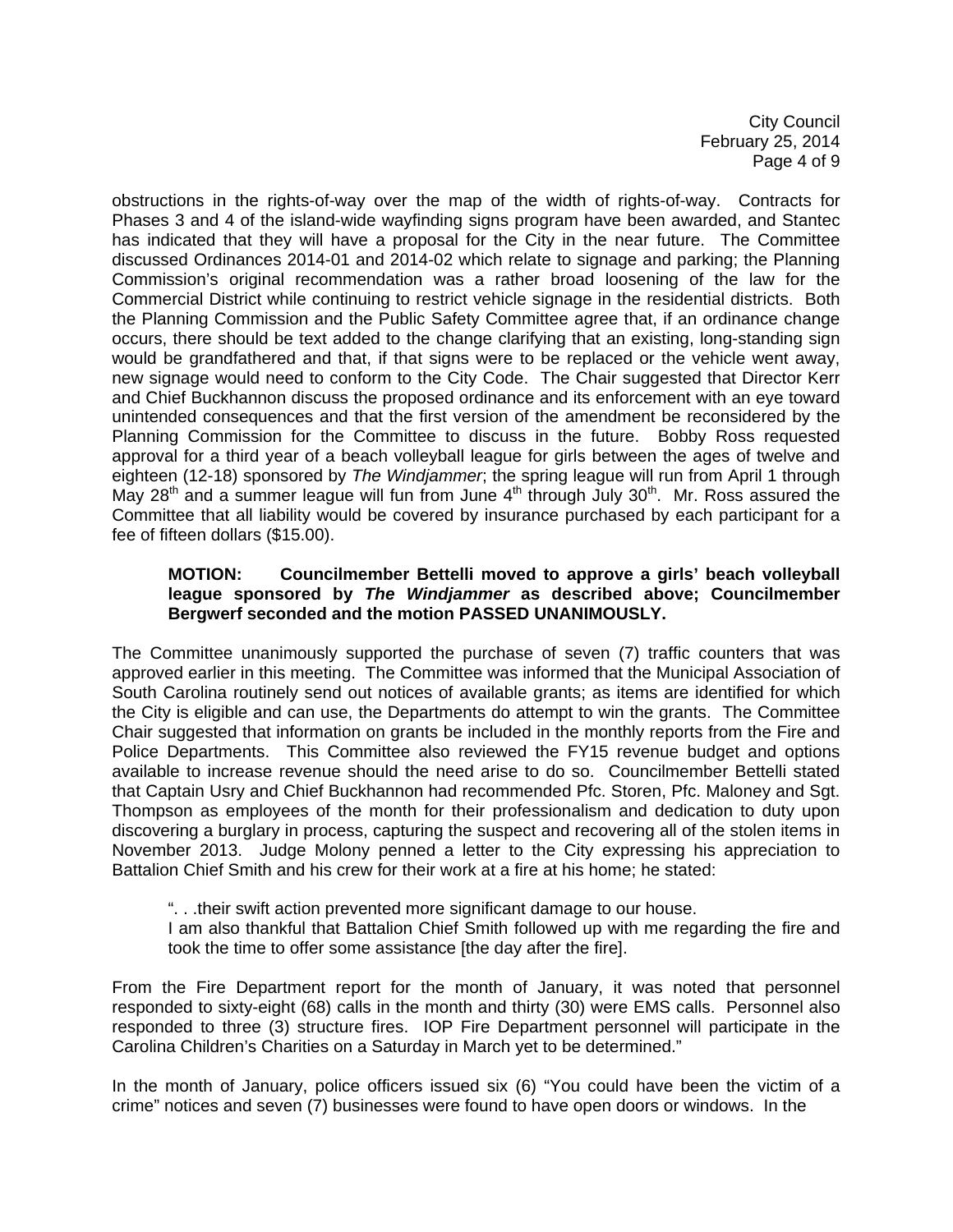City Council February 25, 2014 Page 5 of 9

area of community service, two (2) officers attended the training seminar for the Coffee with a Cop Program that will be initiated soon. In January, dispatchers responded to four thousand six hundred ninety-nine (4,699) calls; of that number, three thousand two hundred forty-one (3,241) were for the Police Department. Officers made two hundred ninety-four (294) traffic stops that yielded sixty-five (65) tickets. There was only one (1) noise complaint in the month. Chief Buckhannon announced that the Police Department is fully staffed and that the Department is advertising for Beach Services Officers.

Streets to be re-surfaced in 2014 with CTC funds are as follows:

| 53 <sup>rd</sup> Avenue | 57th Avenue                                                          |
|-------------------------|----------------------------------------------------------------------|
| 55 <sup>th</sup> Avenue | Lauden Street                                                        |
| 56 <sup>th</sup> Avenue | Palm Boulevard between 41 <sup>st</sup> and 52 <sup>nd</sup> Avenues |

Yet another letter of appreciation, the neighbor of a family who experienced a house fire stated:

"Their quick actions certainly helped to avoid a major house fire.

 I watched the firemen team work very hard and professionally on an extremely cold winter night keeping the fire from spreading.

 The residents of the Isle of Palms should be very pleased knowing that we have a great fire department protecting our community."

The next Public Safety Committee meeting will be at 9:00 a.m. on Monday, March  $2^{nd}$  in the Conference Room.

# **C. Public Works Committee –** no meeting in January

Mayor Cronin asked whether the City would be having the hazardous waste removal/shred day in the spring; according to Director Pitts, the event will take place, but a date has not yet been set.

# **D. Recreation Committee**

Councilmember Carroll reported on the meeting of February  $10<sup>th</sup>$  where Director Page noted that adult and youth winter sports are winding down as spring sports registrations are on-going. The IOP Recreation Department will host a district tournament for youths between the ages of nine and fourteen (9-14); the IOP Recreation Department will field an all-star team. Between one hundred seventy and one hundred eighty (170-180) participants have registered for baseball thus far. Anticipating warmer weather, boater education classes will be held both in March and April and will be conducted by the Department of Natural Resources. The Middle School Dance held on January  $10<sup>th</sup>$  attracted three hundred eleven (311) students; the next dance is scheduled for Friday, March 21<sup>st</sup>. Although the weather was less than perfect, Doggie Day at the Rec was again a very successful event with eighty-four (84) dogs vying for a win in any of twelve (12) areas of competition. Replacing the Blues Bash is Island Gras that will be held from noon to 4:00 p.m. on March 1 on Front Beach; there will be fun and entertainment for all ages. Upcoming events include St. Patty's Craft on Thursday, March  $13<sup>th</sup>$ , the Egg-cellent Craft on April 17<sup>th</sup> and the annual Easter Egg Hunt on Saturday, April 19<sup>th</sup>. Holly Norton returned from maternity leave to assume her role of Community Specialist just in time for Laura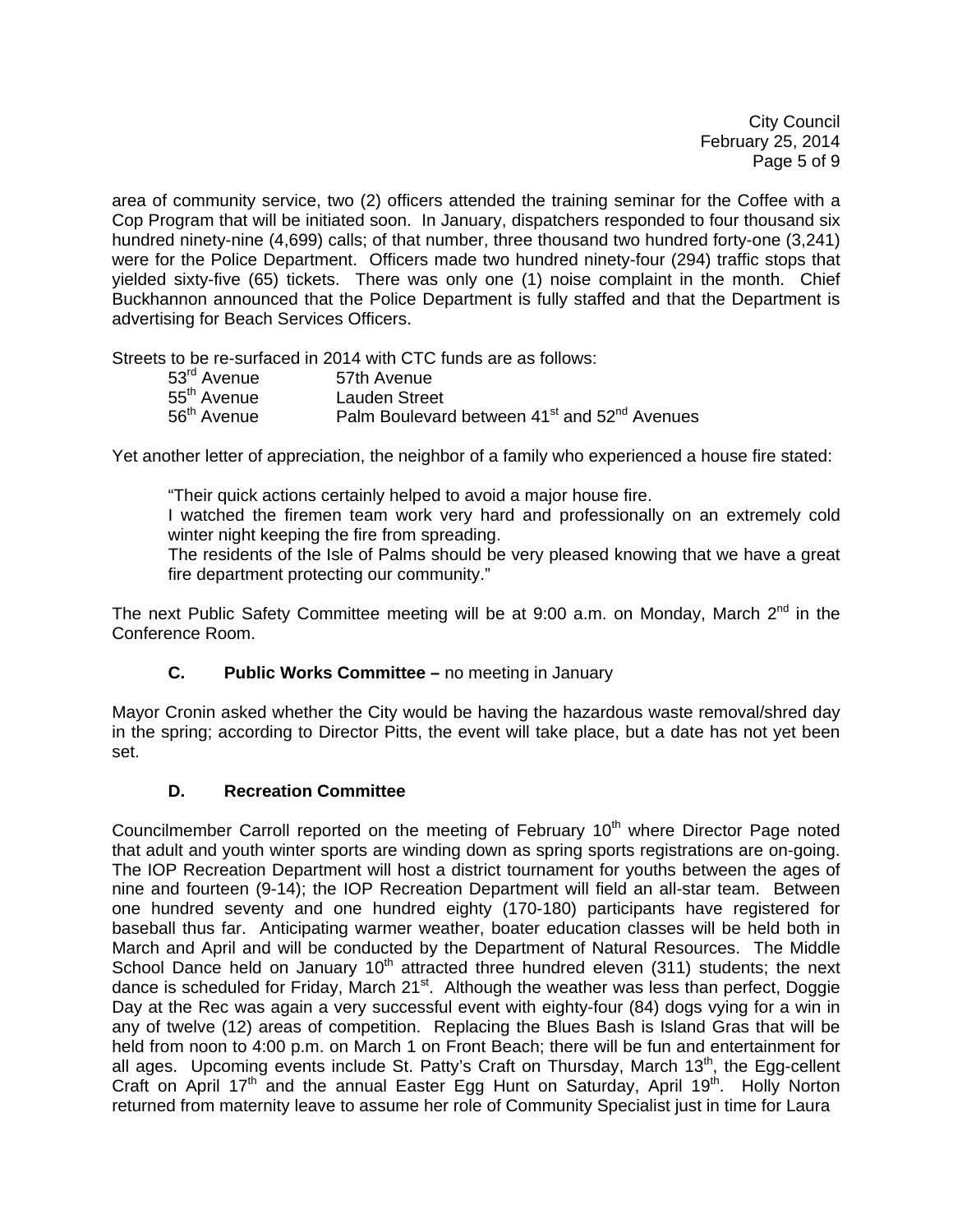City Council February 25, 2014 Page 6 of 9

Togami to fill-in for Karrie Ferrell whose baby was born on February 16<sup>th</sup>. Based on an article in *The Island Eye*, Councilmember Carroll asked for a brief discussion related to vandalism at the Rec Center; Director Page explained that it is the nature of the facility and the nature of kids for this type of thing, i.e. graffiti, to happen. In addition to reviewing the proposed FY15 revenue budget and options for increasing revenue, the Committee discussed increasing revenues at the Rec Center by increasing fees for program participation. In the end, the Committee agreed that the Recreation Center is not a money-making proposition but a benefit for island residents.

The next meeting of the Recreation Committee will be at 5:00 p.m. on Monday, March 3<sup>rd</sup> in the City Hall Conference Room.

# **E. Personnel Committee**

Councilmember Ferencz reported on the Personnel Committee meeting of February 11<sup>th</sup> where the first order of business was the approval of the City Administrator's Performance Goals and process of evaluation.

### **MOTION: Councilmember Ferencz moved to approve the City Administrator's 2014 Performance Goals as presented, to keep the percentages as they were in 2013 and to evaluate the financial goals based on 3% under the FY14 budget as originally approved; Councilmember Bettelli seconded.**

Councilmember Ward asked whether the Personnel Committee was planning to review the process and percentages for the Administrator's evaluation in the coming year, and Committee Chair Ferencz responded in the affirmative and added that the Committee would be researching new evaluation forms for all City employees and the evaluation process itself.

Councilmember Ward commented that the Administrator's evaluation score is weighted in favor of something that Council has no way to measure.

Councilmember Harrington repeated his suggestion that, based on Councilmembers' conversations with residents, the Personnel Committee would provide input for developing the annual performance goals.

Responding to Councilmember Loftus' question, Administrator Tucker stated that her personal goal for 2013 had been the narratives for the budget in an effort to make the budget more user friendly; she stated that she would like to continue with the process in 2014 and to refine the process more.

Councilmember Loftus indicated that he would prefer to see the Administrator's goals more geared toward community outreach, for example, regularly reviewing the noise complaints the come into the Police Department. He cited the fact that the City received one hundred ninetytwo (192) complaints, but only twelve (12) citations had been issued.

Councilmember Ferencz said that similar discussions had occurred at the Personnel Committee meeting, but, since two (2) months of the calendar year are gone, the Committee agreed that it would be unfair to the Administrator to delay approving her goals.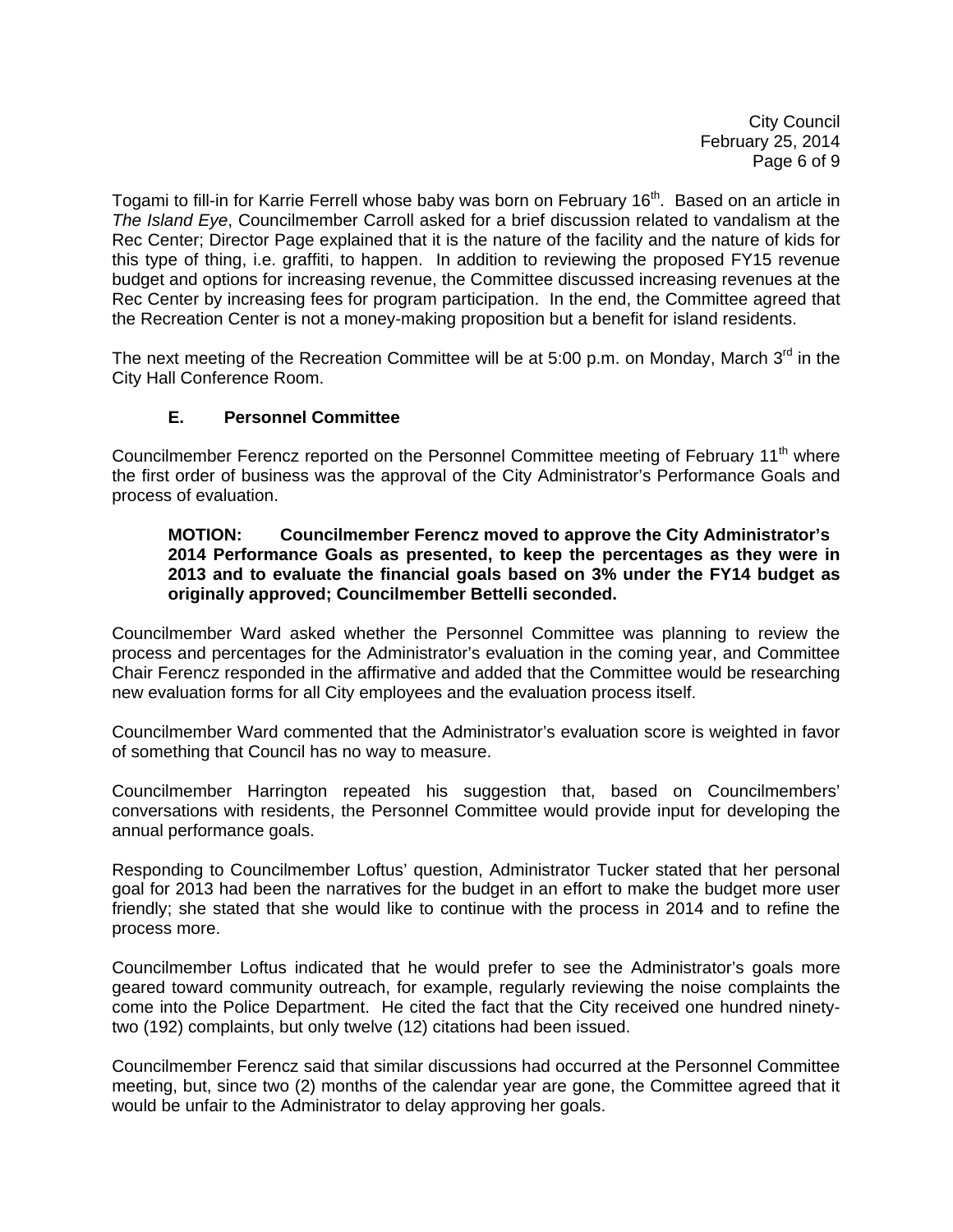City Council February 25, 2014 Page 7 of 9

Councilmember Carroll voiced his opinion that the Personnel Committee should reach out to other local governments to learn how they evaluate the performance of their City manager/administrator.

Councilmember Buckhannon stated that there is fine line between managing the City and doing the City's work; he noted that the Administrator has a "great team" of department heads on whom she can rely to report back to her. He indicated that he does not want to see Council ask the City Administrator to micro-manage the department heads.

# **VOTE: The motion PASSED UNANIMOUSLY.**

Continuing with the meeting report, Councilmember Ferencz remarked that the Personnel Committee also had a preliminary discussion about the City having a mechanic on staff versus contracting for those services. The dialogue will continue with the additional information regarding the value of the City's fleet of vehicles, island-wide mechanical needs and the possible return on investment. A discussion about City-wide wage ranges by position also occurred; the Committee agrees that the City must remain competitive in the local market. Like other committees, this Committee reviewed the FY15 projected revenues and the options presented for increasing revenues should the need arise. The Committee was pleased to name Russell Roper as Employee of the Month for his assistance of an elderly woman who became disoriented while walking on the island; Mr. Roper not only gave the woman directions but also followed slowly behind her to ensure that she arrived home safely. Councilmembers Ferencz and Harrington reviewed the insights they gained when attending the MASC winter meeting and Elected Officials Institute.

Safety Sweepstakes winners for January were Rhonda Gibbons of the Building Department, Chad King of the Police Department, Willie Powell from the Public Works Department and David Mello of the Fire Department.

Councilmember Ferencz stated that the Police Department is in the process of hiring six (6) Beach Services Officers for the 2014 tourist season; all departments of the City are fully staffed with the exception of the Fire Department that has one (1) vacancy has was approved earlier in this meeting to hire three (3) additional firefighters for Station 2.

Councilmember Carroll asked whether the Fire Department had a pool of applicants for the firefighter positions; Assistant Dziuban stated that the City did advertise for several weeks for the one (1) opening and received a number of applicants. An advertisement has not been placed for the additional positions approved tonight.

The next meeting of the Personnel Committee will be at 10:00 a.m. on Thursday, March 6 in the Conference Room.

Councilmember Ferencz remarked that she and the Mayor had been interviewed in July of 2012 for a free-lance writer for *Coastal Living* magazine; the article appears in the March 2014 edition. In the article, the City is described as "a dream town."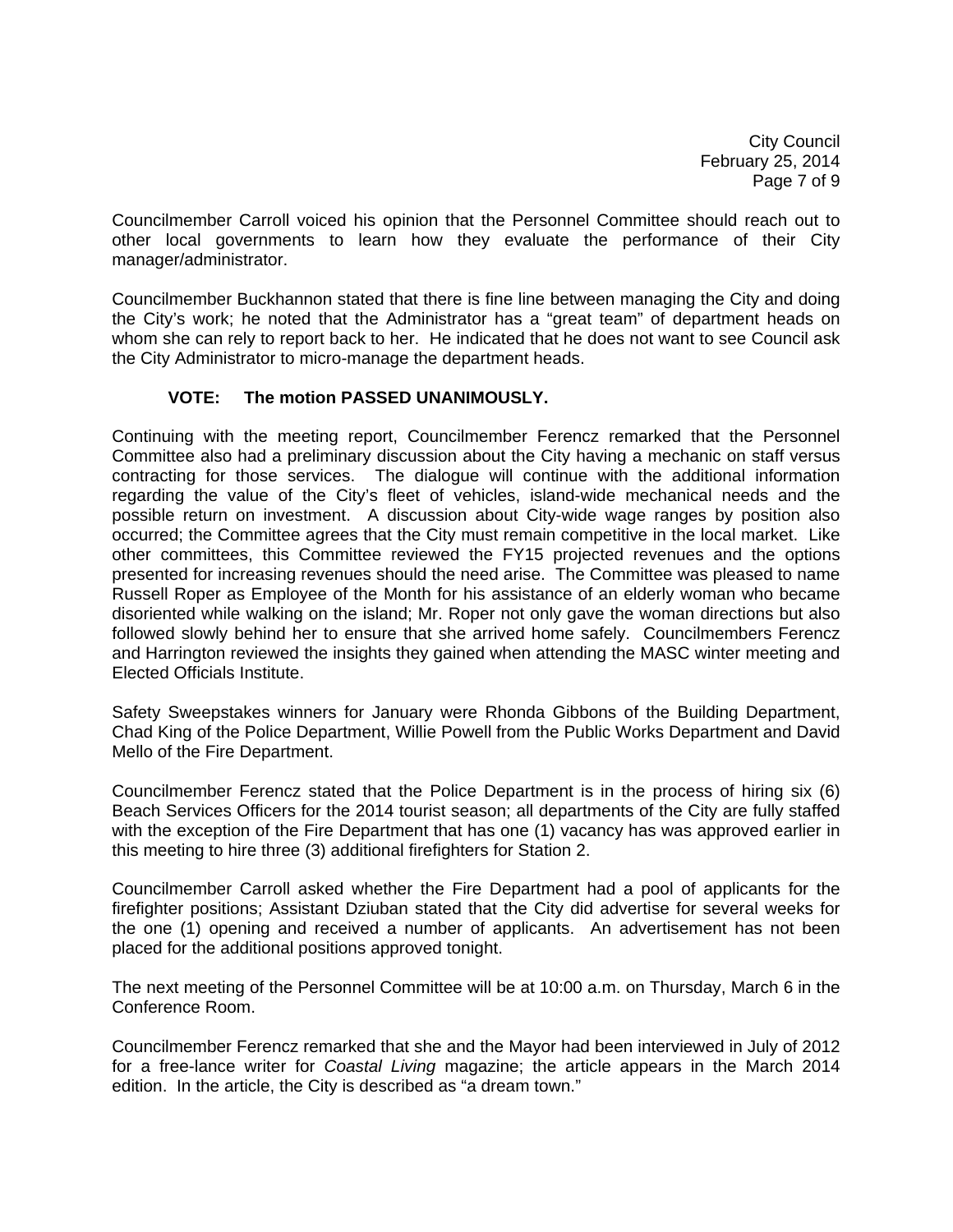City Council February 25, 2014 Page 8 of 9

Councilmember Buckhannon noted that the Police Department has new employees, and he asked when they would be sworn-in as employees of the City. Clerk Copeland reported that the City typically waits until the new officers have successfully completed the Police Academy; therefore, a couple will be sworn next month.

# **F. Real Property Committee**

From the meeting of February 4<sup>th</sup>, Councilmember Loftus reported that Jay Clarke of Morgan Creek Grill asked that the City hire engineers to generate preliminary plans for parking lot improvements and entrance enhancements. The City Administrator was to review the information and report at the next meeting. Administrator Tucker reported that she has reached out to the Sea Cabins to determine if there is any interest on their part to sell the pier. John Shaffer of Ocean and Coastal Consultants reviewed the sketch of the electrical plan for the Tidal Wave dock that involves a replacement pole and transformer for the one in the ditch near the Phillip Smith property accompanied by an underground conduit to the pole at the concrete pad. After a brief discussion of the architects who responded to the public restrooms request for proposal, the Committee unanimously voted for the City to enter into negotiations with Liollio; their cost estimates for Phase I was approved earlier in this meeting. Like other committees of the City, the Real Property Committee reviewed the FY15 revenue projections and briefly discussed the options presented for increasing revenues should the need arise. Administrator Tucker reported that all tenants were current with their monthly rent and one (1) tenant still owes twenty thousand dollars (\$20,000) in additional rent, which they intend to pay by April.

The Real Property Committee will hold its next meeting at 5:30 p.m., Wednesday, March 5<sup>th</sup> in the City Hall Conference Room.

On the topic of the Sea Cabins pier, Councilmember Carroll pointed that there is little to no real estate involved, no parking available and dock maintenance is very expensive; he questioned why the City would be considering this action.

Councilmember Loftus explained that Councilmember Ward had requested that the subject be discussed; the Mayor stated that the concerns voiced by Councilmember Carroll would have to be satisfied before the City would proceed.

Councilmember Ward stated that he had communicated with Tom O'Rourke of the Charleston County Parks and Recreation Committee about the piers at Folly Beach and Sea Cabins; he stated that thought the Sea Cabins pier would be more successful than the one at Folly Beach which generated four hundred thousand dollars (\$400,000) in revenue after expenses for the County. Mr. O'Rourke explained that there are salt water worms that bore into the pilings, and that Charleston County spends thirty thousand dollars (\$30,000) each year to have the Folly Beach pier inspected. Mr. O'Rourke stated that thirty-eight (38) pilings were replaced last year at a cost of approximately four hundred thousand dollars (\$400,000). Mr. O'Rourke stated that he would not want to walk on the Sea Cabins pier because he believes that it has never been inspected. Councilmember Ward indicated that he would like the Real Property Committee to look into the inspections of the Sea Cabins pier since the City uses the pier every year as a staging area for the July  $4<sup>th</sup>$  fireworks display.